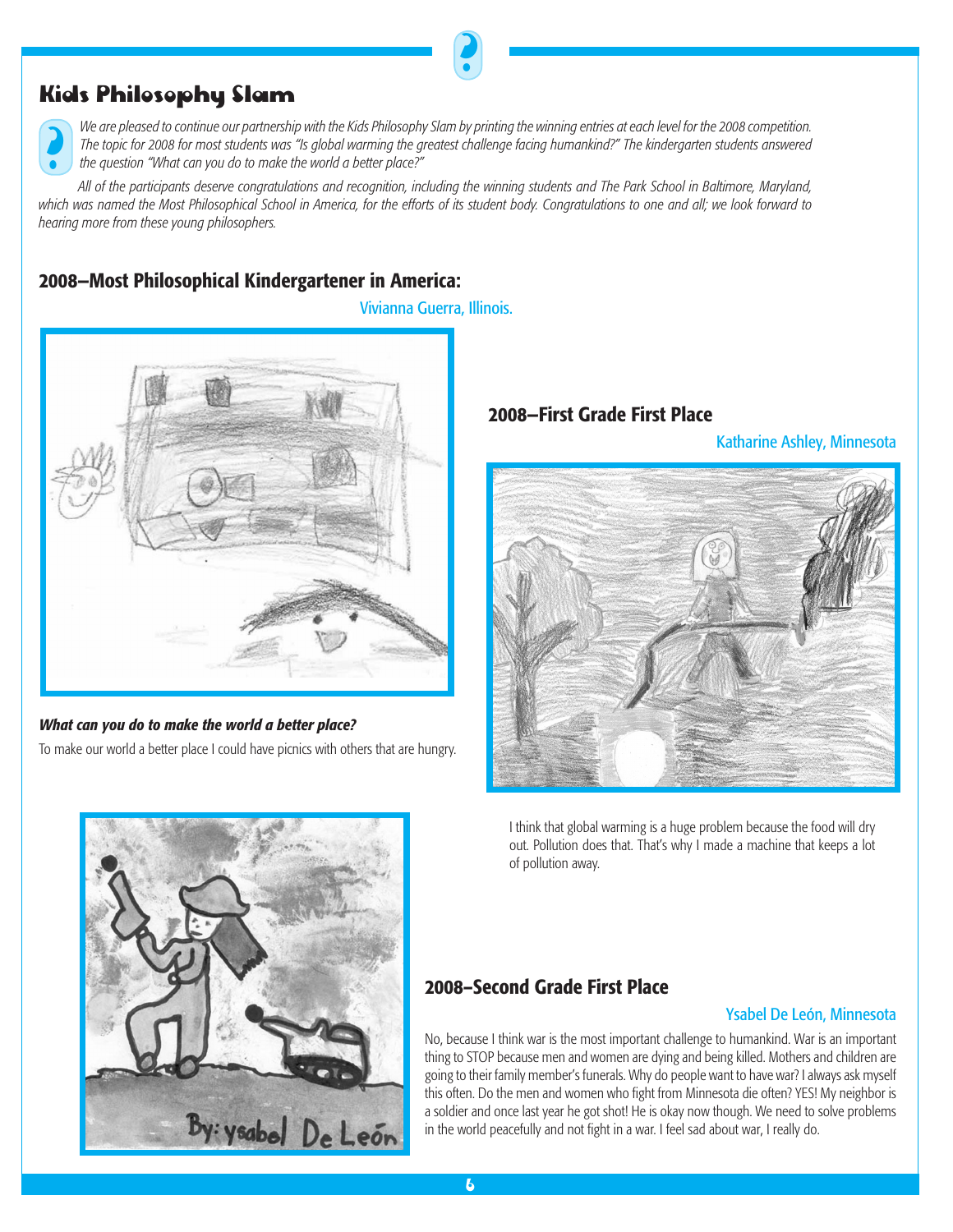## **2008—Third Grade First Place**

#### Nimai C. Agarwal, Maryland

Global warming is a symptom of disconnect from our divine nature. Since we are not connected to our divine nature, we think that everything in this world is for our enjoyment. Like Mahatma Gandhi once said, "There is enough for every man's needs, but not enough for one man's greed." When we are not satisfied with what we have, we think by getting more, we will be happy but instead of being happy, we want more.

Every year I go to a rural village in India. It's so simple there, with hardly any material opulence, but still I love it because of its spiritual atmosphere. The freshness of the air, the sound of the birds chirping mixed with sacred chants, the taste of fresh water and the brilliance of the sky fills me up with wonder and happiness. I feel as if I don't need TV, computer games, etc, but when I am home, I feel as if I can't live without them. Just like if you take a fish out of water and give it an opulent bed, nice food and drinks it will not be happy, but when you put it back into the water, it will be perfectly satisfied.

In the same way, since we are spiritual beings, all these material objects can never make us happy, instead they make us hanker for more. As Saint Francis of Assisi showed in his life, he gave up all his wealth and lived as a hermit, serving the creation of god. He was always happy and peaceful.

We have this great spiritual hankering but we try to fill it up with material objects. We are never satisfied, so we keep on consuming and exploiting nature. Before care were invented people either walked on foot or used horse drawn carriages. Then people thought that horse stool caused too much pollution and that it took too much time to get from one place to another. In due course of time people invented cars. We thought that our problems have ended, but cars only caused more pollution than horse carriages. When we try to solve material problems with material solutions, it causes more problems than before.

A polluted environment is a symptom of our polluted consciousness. We try to find happiness in material objects, but material happiness does not make us happy. It is like a mirage. We keep on chasing after it but we never reach it. In the process we exploit and use nature. That causes pollution, and pollution causes problems like global warming etc. So global warming is just a symptom of disconnect from our divine nature.

### **2008—Sixth Grade First Place**

# **2008—Fourth Grade First Place**

#### Hunter Shapiro Throckmorton, California

I am dying.

**?** 

My blue ice caps are melting away like ice cubes on concrete. My water is rising as if it were a stalking tsunami. There is nowhere for my polar bears to rest. The skin of my continents is cracking like feet that have gone too far. Soon when you look at my coasts, you will find bodies, floating in the sea with broken cities. Would you help me?

### **2008—Fifth Grade First Place**

#### Laura Christenson, Minnesota

I think that ignorance is the greatest challenge facing human kind.

Ignorance means the absence of knowledge and understanding. And without understanding, problems can't be understood and addressed. Ignorance is one of the problems behind global warming. It is because people didn't know and didn't want to know that global warming got so out of hand.

People may choose to not educate themselves and remain ignorant because they don't want to deal with the problem. They may think that a problem is too hard or overwhelming to fix. But people can't care if they don't know. And no problem has ever been solved by ignorance. More information is generally better. It gives you better understanding of the problem and how to fix it.

If people share information they can work together to solve a common problem. Coordinated individuals can make a difference. If a group of coordinated individuals decided that they were going to use less trash then there would be less trash in the world.

But if just one person decided that they were going to use less trash, then there would be less trash in the world. Most big changes start with one caring individual. Ignorance is one of the foundations of many things one of which is global warming. People can't fix what they don't know about.

#### Hayden Lane, Ohio

While I do think global warming is a significant problem, I do not think it is the greatest challenge facing humankind. I believe that the greatest challenge facing humankind can be found rather in the root cause behind global warming continuing for as long as it has. My belief is that the greatest challenges facing mankind are some of the human race's basic, underlying bad habits or tendencies. There are at least four major human behaviors to discuss.

The first of these four is greed. Greed affects global warming in two ways. The first is the excessive use of oil, a fossil fuel that has limitations. Mankind has not been able to respect the limitations of oil and decreases the dependence on oil. The second of the two ways greed affects world problems is that greed causes wars. Wars require time and money. When war is occurring, the leaders of the world and the United Nations are focused on stopping war. This does not allow for much time to solve other important world problems.

The second of these four bad habits is the world being overly competitive. Competition does not always focus on problem solving, instead it focuses on winning and coming out on top. Some countries boast about their limited use of fossil fuel. It may be true that one country alone has a better record than that of others, however it is still a global problem. All countries are part of this planet, so there needs to be a shared goal to fix problems when they are on a global level.

The next human behavior that contributes to our world wide problems is the attitude of indifference to ideas other than our own. One country may think that their solution is superior so they will stop listening to other ideas proposed by other countries. When we behave with indifference we do not show concern to how our actions and decisions may cause more problems for other countries.

Finally, there is a pattern for the human race to generate many goals and solutions, but yet we fall short of taking the required action. Action demands hard work and a decision to be content with a simpler life style. We must hold ourselves accountable for setting our ideas into action.

I have chosen this answer to the question because I believe that if we stop global warming without addressing and minimizing the role of some of the basic bad human behaviors underlying world problems, global warming will just be replaced with other devastating world wide issues. I will feel sad and disgusted if we fail to make the right choices for our planet.